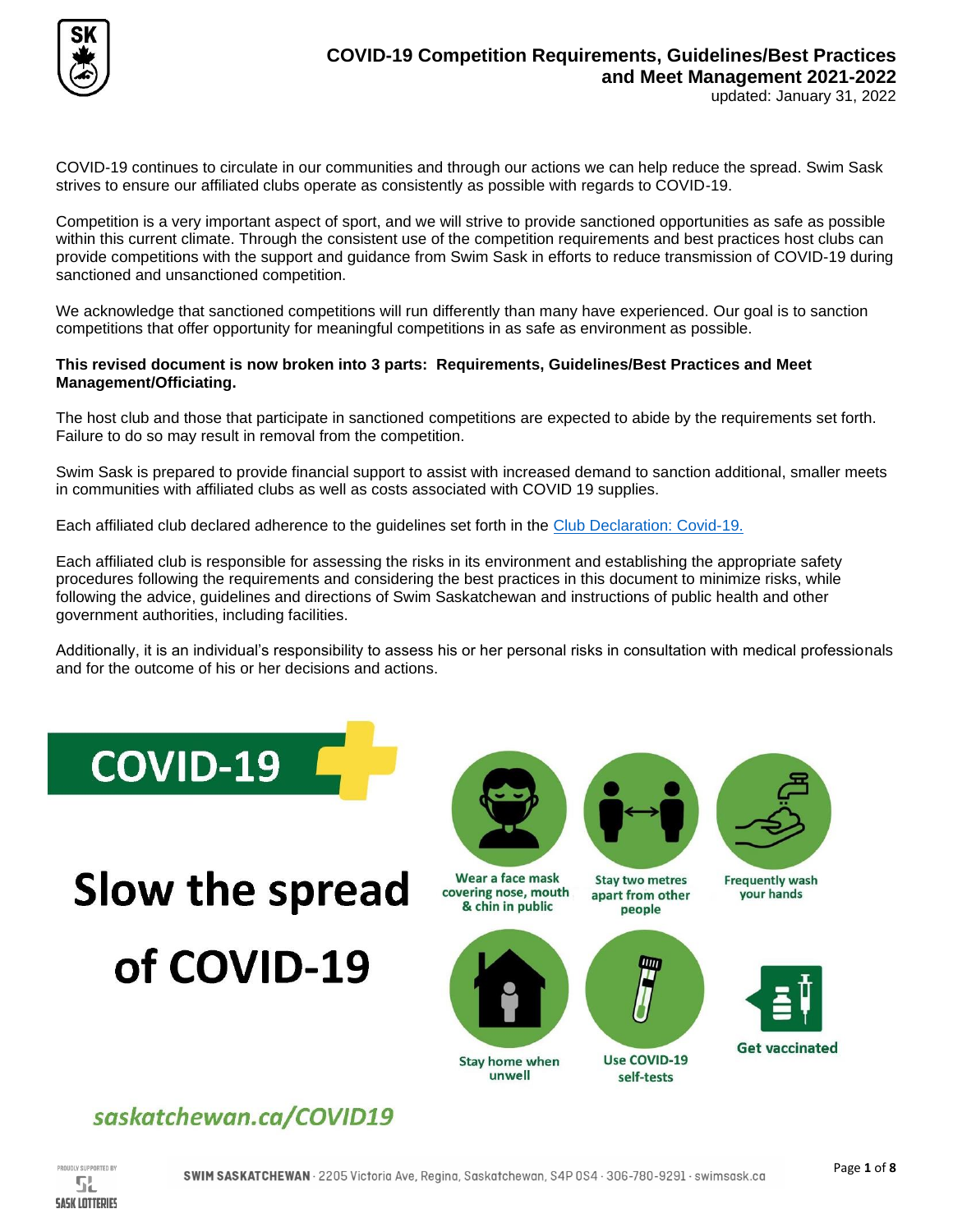

#### **SECTION 1: REQUIREMENTS: COVID-19**

All sanctioned competitions in Saskatchewan must adhere to the following requirements and show evidence how this will be managed within the sanction application including:

#### **SCREENING and EXCLUSION PLANS**

• Swimmers, coaches, officials, and volunteers MUST not participate if sick or symptomatic.

#### **MASK USE**

- Swimmers, coaches, officials, and volunteers MUST be masked properly (over chin and nose) during the competition except when in the pool. Swimmers may only remove mask prior to racing and must dry face as quickly as possible after warm-up and race and then put mask back on immediately.
- Coaches and host club must ensure that masking is enforced. (This may include having 1 or 2 individuals assigned to do this).
- Any coach, swimmer, official or volunteer not abiding by wearing a mask may be removed from the competition.
- Masks can be removed to eat/drink only for hydration and re-fueling. Do not use easting/drinking as an excuse to keep mask off for a period of time. Take a drink and put mask back on immediately.
- Masks must be on to cheer and maintaining physical distancing. Respect fellow swimmers, coaches and officials and maintain personal space.
- Everyone attending a sanctioned competition must wear the best quality mask available to the participant.

#### **PHYSICAL DISTANCING**

• Competition host must provide all visiting clubs with a designated space on deck or in the stands to gather as a club.

#### **FOOD/DRINK**

- Swimmers, Coaches, Officials and Volunteers are to bring their own required food and drink.
- All those brining their own water bottle must have their name on it or some distinctive marking.

#### **HOSPITALITY**

• There shall be no food or beverage service provided.

#### **SPECTATORS**

- No Spectators if competition is hosted in facility with on-deck spectator seating, with the exception for master's only sanctioned competitions due to the low number of competitors and all competitors are adults. Host masters club must limit the number of spectators.
- Facilities with off deck spectator area, must also limit the number of spectators.
- Host clubs are encouraged to live stream Sanctioned Competitions when & where possible.

#### **CONTINGENCY PLANS**

• Clear plans must be communicated reflecting capacity impacts (volunteers, officials, coaches, swimmers, facility staff, etc.) for positive tests, etc.

#### **POSITIVE CASE PROTOCOL AND CONTACT TRACING**

- Any swimmer, coach, official or volunteer that tests positive and attended the sanctioned competition within 48 hours prior to the positive result, please notify your clubs head coach. Clubs protect the privacy of their members and when notifying groups of a positive case, will not share the name of the member that tests positive.
- Clubs will notify Swim Sask when there is a positive COVID-19 case within their club. This information is for case tracking purposes only. No names are shared.
- The club will keep a list of all swimmers, coaches, officials, and volunteers from each meet session.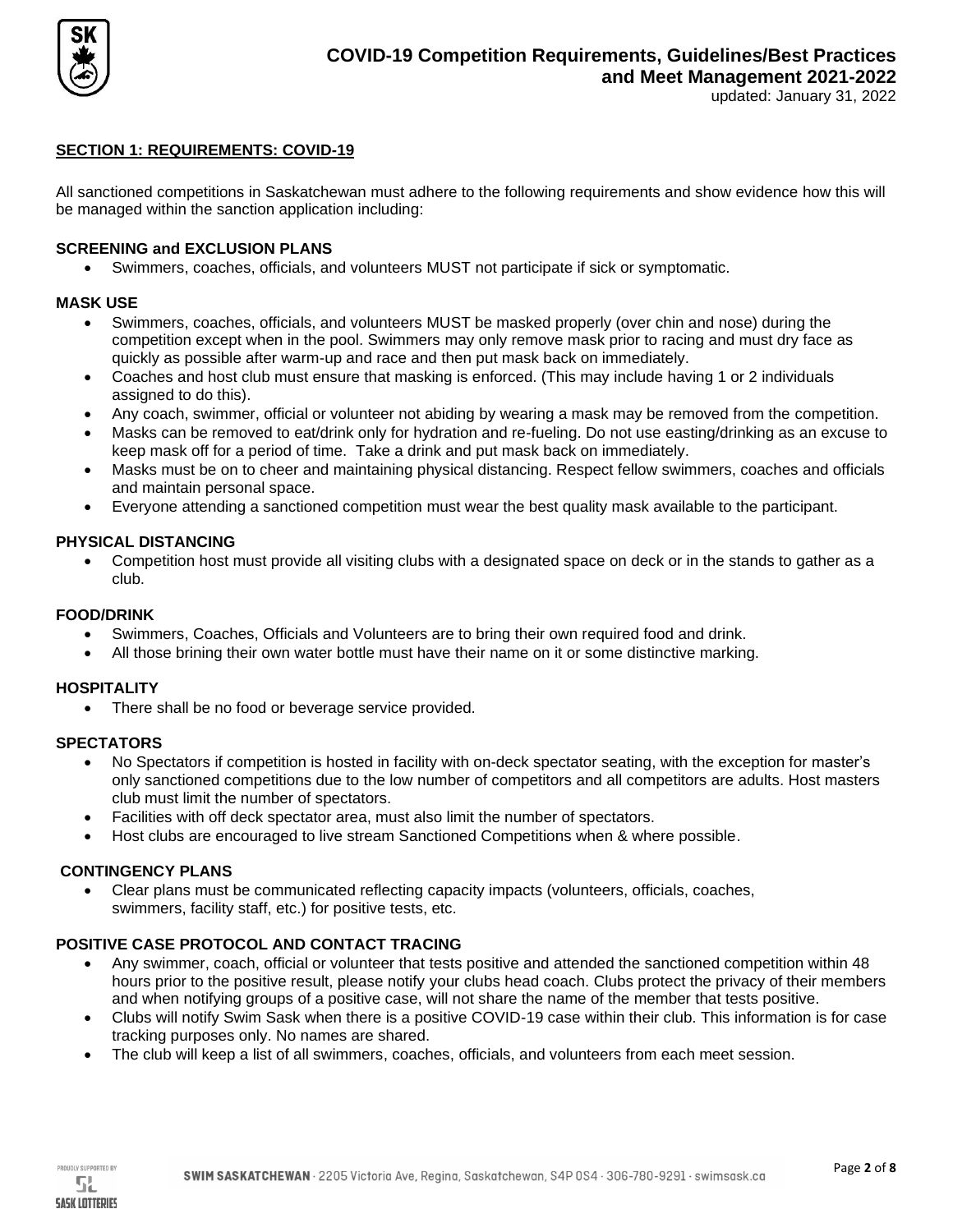

### **SECTION 2: GUIDELINES/BEST PRACTICES: COVID-19**

#### **VACCINATION**

- Swimmers, Coaches, Officials, Volunteers show proof of vaccination or show proof of a negative COVID-19 test via PCR within 72 hours of the start of the competition from an SHA approved private testing centre. [Where to get Tested | Testing Information | Government of Saskatchewan.](https://can01.safelinks.protection.outlook.com/?url=https%3A%2F%2Fwww.saskatchewan.ca%2Fgovernment%2Fhealth-care-administration-and-provider-resources%2Ftreatment-procedures-and-guidelines%2Femerging-public-health-issues%2F2019-novel-coronavirus%2Ftesting-information%2Fwhere%23private-testing-providers&data=04%7C01%7CRJohns%40mjpolice.ca%7Cd4a8283bf81940f34aab08d9cf9a7ece%7C4dc79fdb15364bb5a3744d74923197d4%7C0%7C0%7C637769084720481898%7CUnknown%7CTWFpbGZsb3d8eyJWIjoiMC4wLjAwMDAiLCJQIjoiV2luMzIiLCJBTiI6Ik1haWwiLCJXVCI6Mn0%3D%7C3000&sdata=5NwR1qQY6SSswqN6FehnYezE59QEhCqwJLkS9tAF9p4%3D&reserved=0)
- As per Government of Saskatchewan Public Health Measures children under the age of 12 are exempt from the proof of vaccination or negative test requirement.

#### **COMPETITION SIZE**

- Consideration must be given to:
	- $\circ$  the scope of the meet to reduce the size to ensure appropriate physical distancing
	- o the ages and ability to adhere to the requirements.
	- o the geographic draw for the competition as it relates to necessary travel.

#### **COVID-TESTING**

- All Swimmers, Coaches, Officials and Volunteers are asked to administer a home rapid test prior to attending a meet. Everyone is requested to do this in good faith.
- Any Swimmer, Coach, Official or Volunteer are to stay home if test is positive and/or if sick or symptomatic.

#### **PHYSICAL DISTANCING**

- Access outdoor facilities where possible (marshalling, meetings, team spaces, etc.)
- Work with facility to request increased ventilation/air circulation, providing natural ventilation, when possible, in indoor facilities.
- Session timelines should be kept to a minimum.
- Reduce the number of officials.
- Format meet to reduce sessions and numbers by age, gender, skill, etc.
- Establish one-way flow of swimmers, officials, coaches where/when possible.
- Organizers must work to minimize clustering of swimmers before and after races.
- Heat sheets/meet programs/results should be posted online on Meet Mobile, or other mobile applications, or club websites, where possible (posting paper results is discouraged to help reduce crowding). If it is felt that there is a need to post, then they must be posted in numerous locations to reduce crowding/gathering.
- Host club will maintain a signed copy of official results (kept by host club for one year), the matching electronic event file will be uploaded to the Swimming Canada RTR system.
- Electronic or virtual awards should be considered.

#### **SANITIZATION AND HYGIENE**

• Encourage proper hand hygiene by providing hand sanitizing stations.

#### **EVENTS**

- Single swimmer per lane only. Except if swimmers are from the same club (ie: distance free)
- Swimmers must wear mask until right before they are behind the block.
- Respect physical distancing.
- Allow time between races for swimmers to exit, dry and re-mask.

#### **RELAYS**

- Consideration must be given to:
	- $\circ$  the amount of space behind the blocks and timers to determine whether to hold relays or not.
	- o to the ages and ability to adhere to the requirements.
- If holding relays, then swimmers must keep mask on until just prior to swimming their leg of the relay.

OUDLY SUPPORTED BY SŁ **SASK LOTTERIES**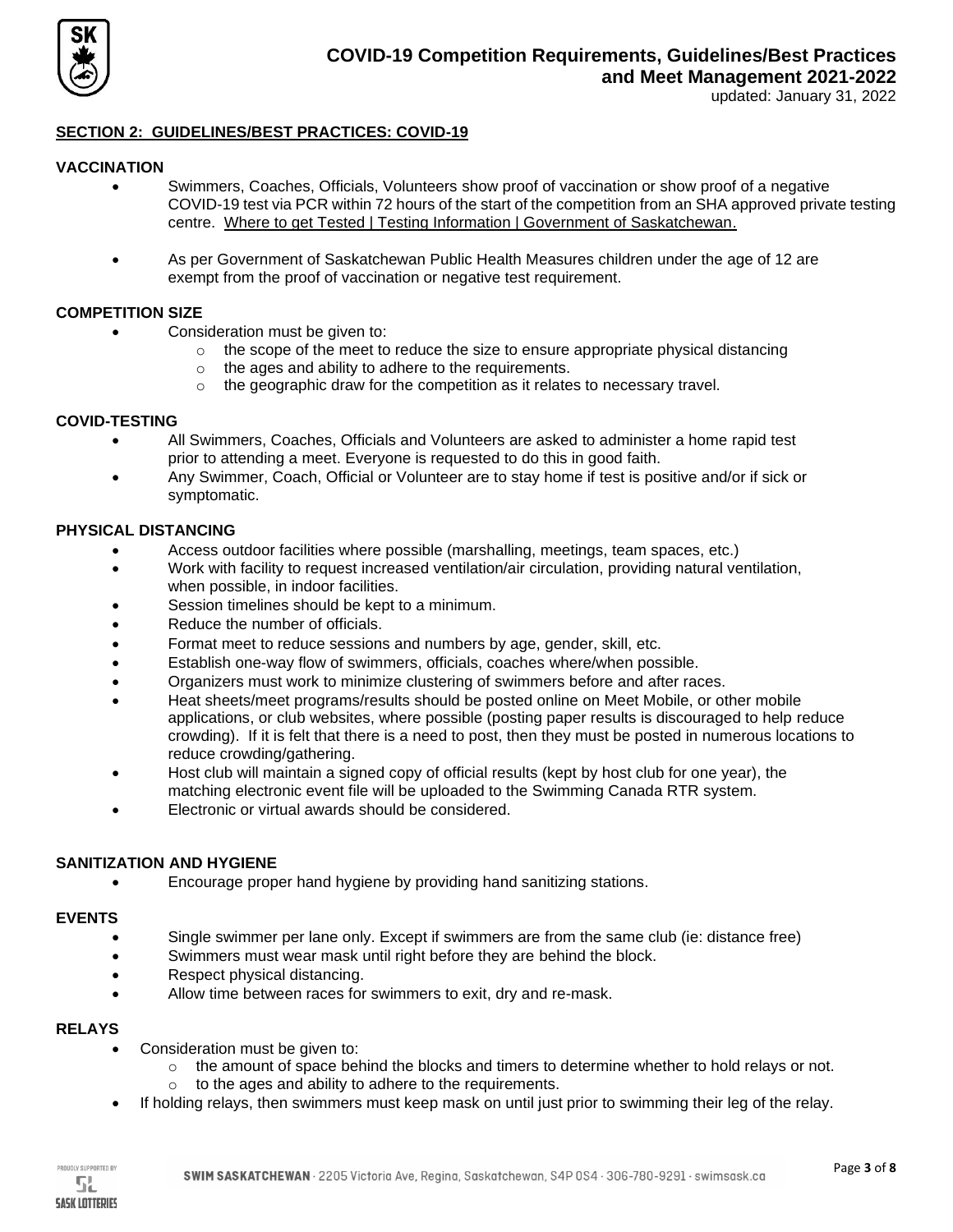

### **SECTION 2: GUIDELINES/BEST PRACTICES: COVID-19 continued**

#### **WARM UP/COOL DOWNS**

- Warm-up / cool-down pool during competition is not a requirement.
- Consideration must be given to:
	- o the ages and ability to adhere to the requirements.
	- $\circ$  breaking pre-competition warm-ups into different sessions to allow clubs their own lane(s) for warm-up.

 $\circ$  allowing clubs to do dive starts within their own lane vs. the traditional method of opening up the 2 outside lines during the last 15 minutes of warm-up.

#### **OUT OF PROVINCE CLUBS**

- Invitations for clubs from out of province must be guided by the recommendations around gathering from the Saskatchewan Chief Medical Health Officer
- Clubs may make their own decision on inviting/allowing out of province clubs to their meet or not, however if inviting out of province clubs, knowledge of the current COVID-19 situation in the other province is necessary and a risk assessment should be done. At this current time, Swim Sask does not encourage or recommend inviting out of province clubs.
- Include a statement in your meet package that states: "As the host club we have the right to deny a club from another area due to the covid situation in that area; regardless of competition numbers."

#### **TRAVEL**

- Clubs must remain aware of the current COVID-19 situation in communities they are considering travelling to.
- Appropriate measures should be taken to ensure the safety of all members when travelling.
- Team Travel: masks must be worn in common areas (on buses, etc.) and extra cautions must be adhered to for accommodations and dining. If clubs are doing team travel, then do so with caution.
- Follow all public health orders regarding travel.
- Inter-provincial Travel should be guided by public health recommendations and orders both in Saskatchewan and the destination province. Clubs considering traveling out of province need to consider carefully.
- Travelling out of country for anything within our sport should not be done while federal government advisory is in place and is not supported by Swim Sask.

#### *Training and Competitions documents have been written in consultation with and reference to:*

### **RESOURCES**

- Dr. Kathy Lawrence BSc, MD, CCFP, FCFP Provincial Head Academic Family Medicine (Sask Health Authority and University of Saskatchewan)
- Gary Thronberg, RPN (BADMIN Health Services) Five Hills Health Region, Saskatchewan Director Officials, Swim Saskatchewan

### **REFERENCES**

- [Living With COVID-19 Government of Saskatchewan](https://www.saskatchewan.ca/government/health-care-administration-and-provider-resources/treatment-procedures-and-guidelines/emerging-public-health-issues/2019-novel-coronavirus/living-with-covid-19)
- [Public Health Measures: Government of Saskatchewan](https://www.saskatchewan.ca/government/health-care-administration-and-provider-resources/treatment-procedures-and-guidelines/emerging-public-health-issues/2019-novel-coronavirus/public-health-measures)
- [COVID-19 in Saskatchewan: Saskatchewan Health Authority](https://www.saskhealthauthority.ca/your-health/conditions-diseases-services/covid-19-saskatchewan)
- [Physician Town Hall: Saskatchewan Health Authority](https://www.saskhealthauthority.ca/intranet/medical-staff/physician-town-halls)
- **[Swimming Canada Competition Facility Guidelines](https://www.swimming.ca/en/resources/facilities/facility-series/)**
- [Swim Sask: COVID-19](http://www.swimsask.ca/news/covid-19.html)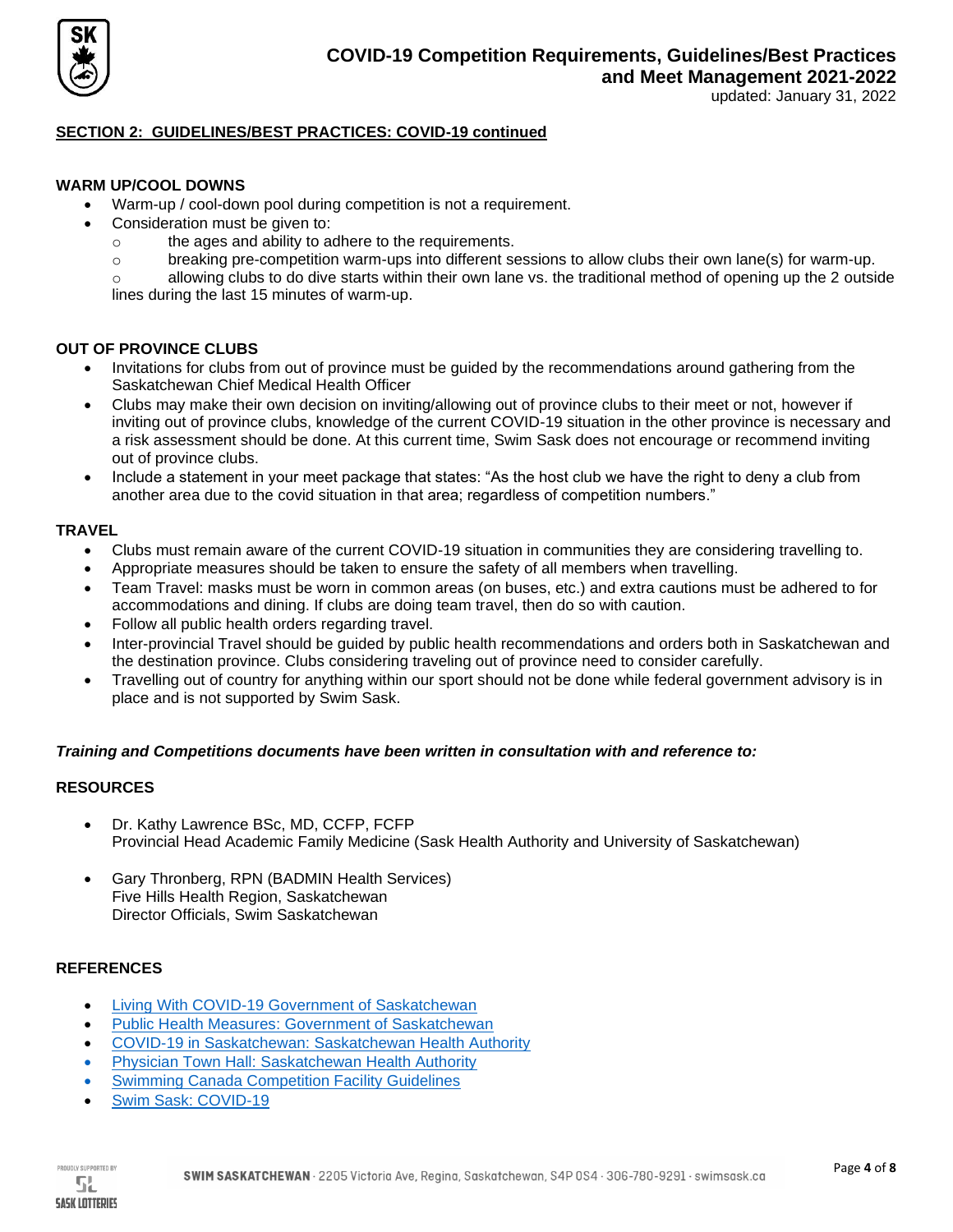

## **COVID-19 Competition Requirements, Guidelines/Best Practices**

**and Meet Management 2021-2022**

updated: January 31, 2022

### **SECTION 3: MEET MANAGEMENT/OFFICIATING: COVID-19**

- Clubs need to consider that hosting during the COVID-19 pandemic, that participants, including officials, may cancel last minute; therefore, clubs must prepare contingency plans/personnel.
- Areas of congregation (e.g., benches, bleachers) should set up and used in a way that creates physical distancing.
- Meet schedules should be staggered, and the duration of the activity should be specified to promote physical distancing and allow for adequate cleaning and disinfection.
- One-way traffic flow where possible
- Events with electronic timing, can have minimal officials on deck and still have valid results.
- Where possible, the Referee and Starter should always be placed on opposite sides of the pool to support physical distancing and to also support judging of the turns at the start end.
- Different meet formats/competition opportunities will help inform what officials are needed on deck.
- All officials should be recruited and assigned to positions ahead of time.
- The number of officials on deck, for any sanctioned competition can be reduced, maintaining the integrity of the r results. Not having the minimum number of officials will not nullify the results of the competition.
- The minimum number of officials required for a sanctioned competition and as per Swimming Canada rule CSW 1.2.1 indicates that for each session there should be a minimum of the following certified officials:
	- o 1 Referee
	- o 2 Inspectors of Turns (at each end)
	- o 1 Chief Judge Electronics/Finish Judge
	- o 1 Timekeeper per lane
	- o 2 Safety Marshals
- o 1 Starter
- o 2 Judges of Stroke
- o 1 Clerk of Course
- o 1 Marshal
- o 1 Recorder-Scorer
- Officials may perform several roles where the duties of each position are not in conflict with one another.
- Hy-Tek volunteer, should be included, when necessary, as a volunteer.

### **SAMPLE OFFICIAL/POOL LAYOUTS**

Page (7&8) provide sample diagrams that are designed to guide host clubs in ways to reduce officials on deck at a competition as per [Swimming Canada Competition Facility Guidelines](https://www.swimming.ca/en/resources/facilities/facility-series/)





SWIM SASKATCHEWAN · 2205 Victoria Ave, Regina, Saskatchewan, S4P 0S4 · 306-780-9291 · swimsask.ca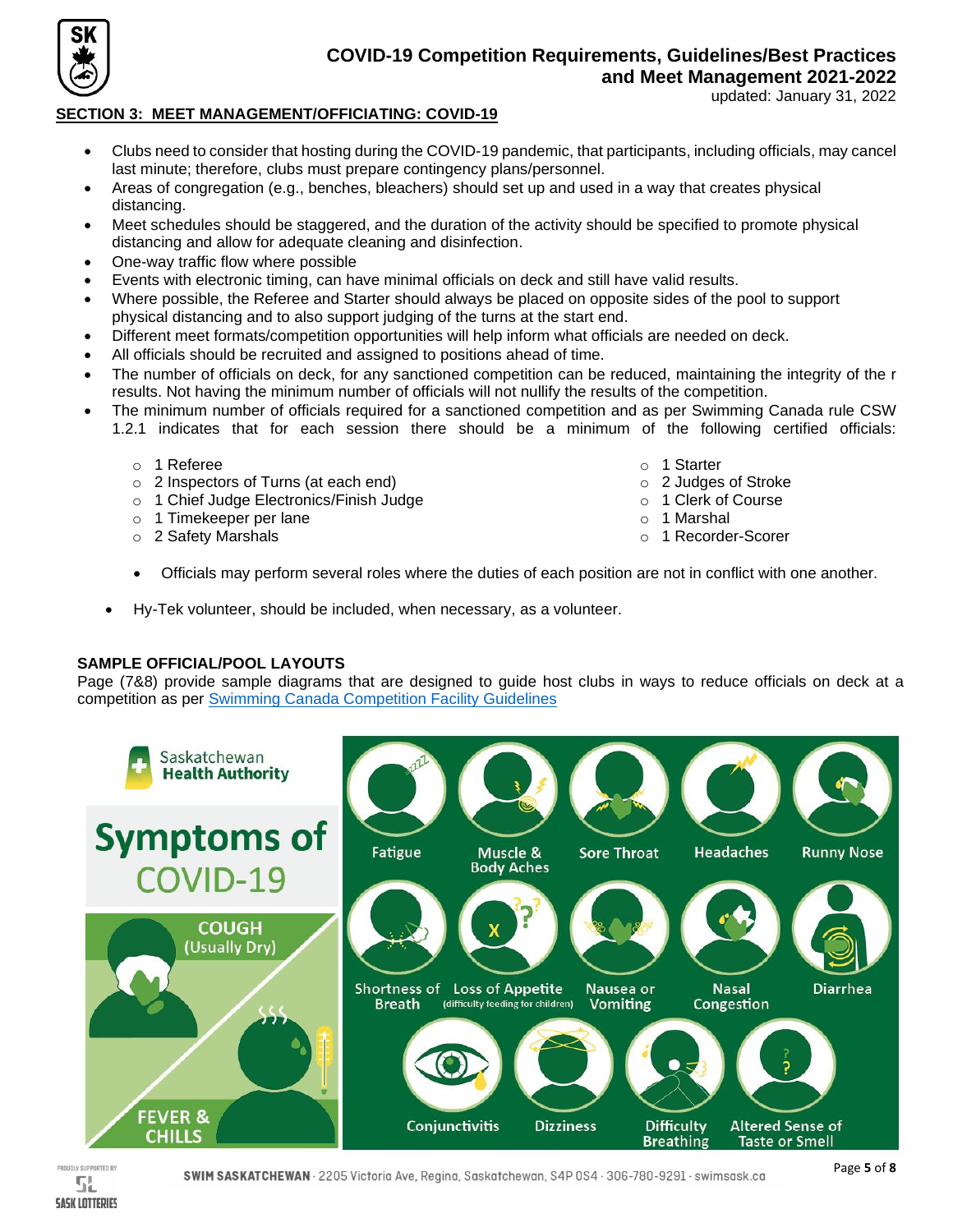

#### **MEET MANAGEMENT: SPECIFIC ROLES**

#### **Meet Manager**

- The Meet Manager will also be responsible to ensure that COVID-19 safety measures are considered and included in the meet package and operation of the meet including being the primary contact for Sask Health should there be any positive cases or communication related to the competition.
- Work with the facility to ensure all requirements are met.
- Work with Meet Referee to finalize the Meet Package.
- Work with the host Club Officials Administrator (COA) confirm the officials' roster
- The official's roster may include individuals filling multiple roles (i.e., a stroke and turn official timing in lane 2, may also be judging turns in lane 1 and 2 and act as a safety marshal during warm-up.
- Meet Manager will work with the facility to confirm all logistics and expectations.

#### **Referee**

- Referees will use an electronic whistle when possible; regular whistles are permitted when necessary.
- The Starter and Referee may be on opposite sides of the pool when possible.
- Whenever possible, hold coaches meeting and Officials Briefings outdoors or virtually prior to the competition.
- DQ slips will not be used.
- DQ's will be verbally reported to the referee who will keep a single record of all DQ's.
	- $\circ$  At conclusion of a heat officials will sit unless they have a DQ the Ref will then circulate and maintain physical distancing and document DQs on a master sheet.

#### **Judge of Strokes, Inspector of Turns**

- Judges of Stroke will support the Inspector of Turns at turn end, maintaining physical distancing.
- Use qualified Inspectors of Turns as Timekeepers to have one official per lane.
- Where not all Timekeepers are also Inspector of Turns qualified, the Referee, Starter and Judges of Stroke will support.
- Decide on which side of the blocks all Timekeepers/Inspectors of Turns will stand so officials can be in position and still maintain safe distances. Ensure this is communicated in advance.

#### **Timekeepers**

- One per lane, when using manual timing,
- Where possible, the Timekeeper may also be qualified as an Inspector of Turns and act in both roles. Where not all Timekeepers are also Inspector of Turns qualified, the Referee, Starter and Judges of Stroke will support.
- Decide on which side of the blocks all Timekeepers/Inspectors of Turns will stand so officials can be in position and still maintain safe distances. Ensure this is communicated in advance. Markings to direct timers to the correct side should be considered.
- Competitions where electronic timing system is in use, consider no Timekeepers.

#### **Volunteers**

- A volunteer is someone that is not operating as an official at the competition.
- Volunteers should be limited and assigned to positions ahead of time.
- Volunteers could be the Hy-Tek Coordinator, etc.

#### **TIMING EQUIPMENT**

- Timers are not required when using electronic timing; thus, reducing the number of officials needed and potentially allow for more swimmers.
- Should there be a light touch, or electronic timing malfunction, there will need to be a re-swim if a time is not recorded.
- Ensure system is working prior to competition start and arrival or officials, coaches, and swimmers.
- When using manual timing, one timer per lane is required, ideally with stroke and turn certification.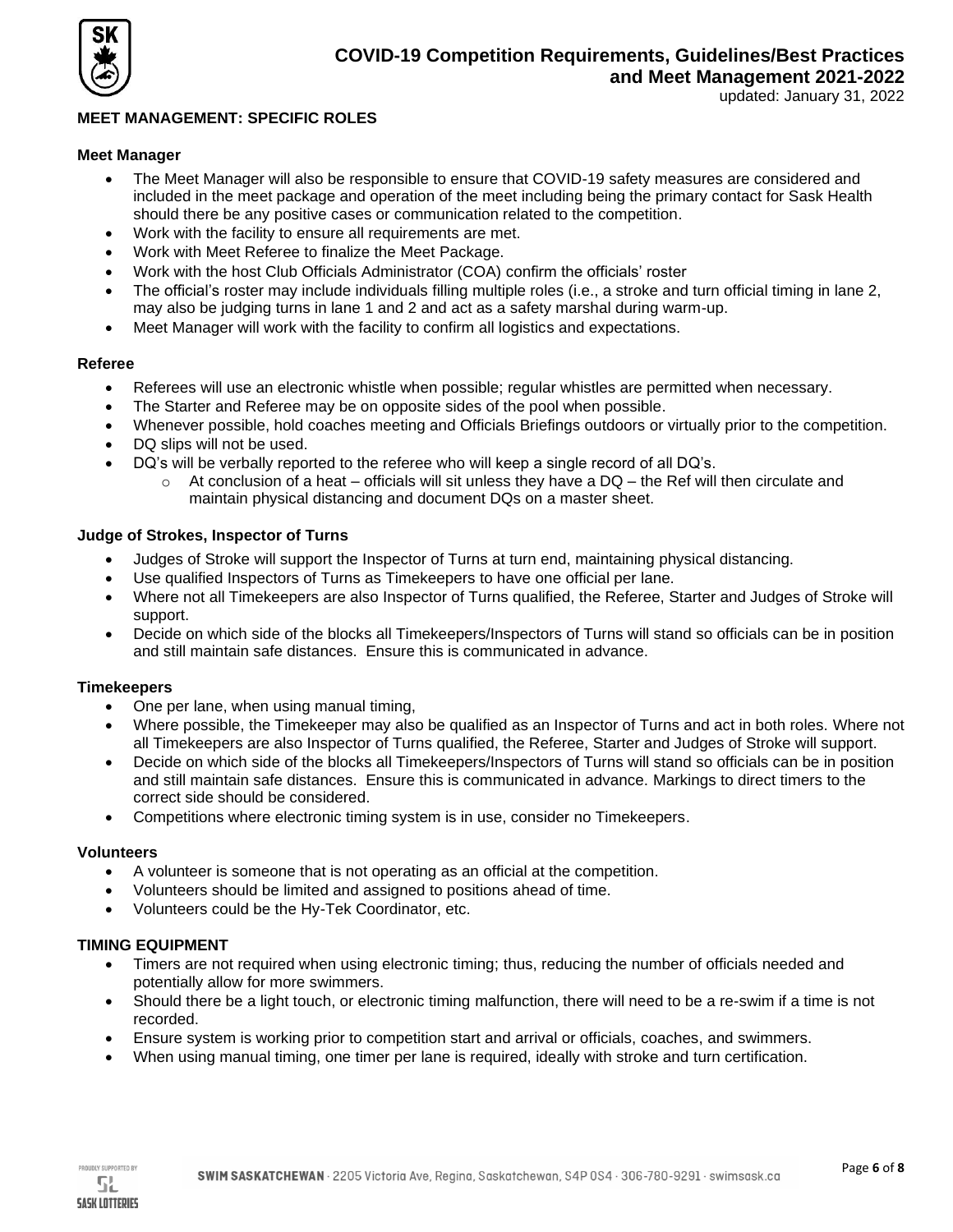

#### **SAMPLE A: OFFICIALS/POOL FORMAT ELECTRONIC TIMING SYSTEM**

- For this type of competition, it may be possible to run with no Timekeepers, if the electronic system is working well and touchpads have been tested and validated.
- Any missed times due to light touches or electronic timing malfunctions would need to be re-swum.
- The Chief Judge Electronics position will be critical when conducting a meet with no Timekeepers.

#### **OFFICIALS:**

- Official 1: Meet Manager, Competition Safety Coordinator
- Official 2: Referee, Inspector of Turns at start end for outside lane opposite Starter
- Official 3: Starter, Inspector of Turns at start end for outside lane opposite Referee
- Official 4: Inspectors of Turns, Judge of Stroke one on either side, Safety Marshall
- Official 5: Inspectors of Turns, Judge of Stroke one on either side, Safety Marshall
- Official 6: Chief Judge Electronics and Chief Finish Judge
- Official 7: Clerk of Course and Marshall
- Volunteer 1: Hytek Operator

#### **SAMPLE A: OFFICIALS/POOL LAYOUT ELECTRONIC TIMING SYSTEM**